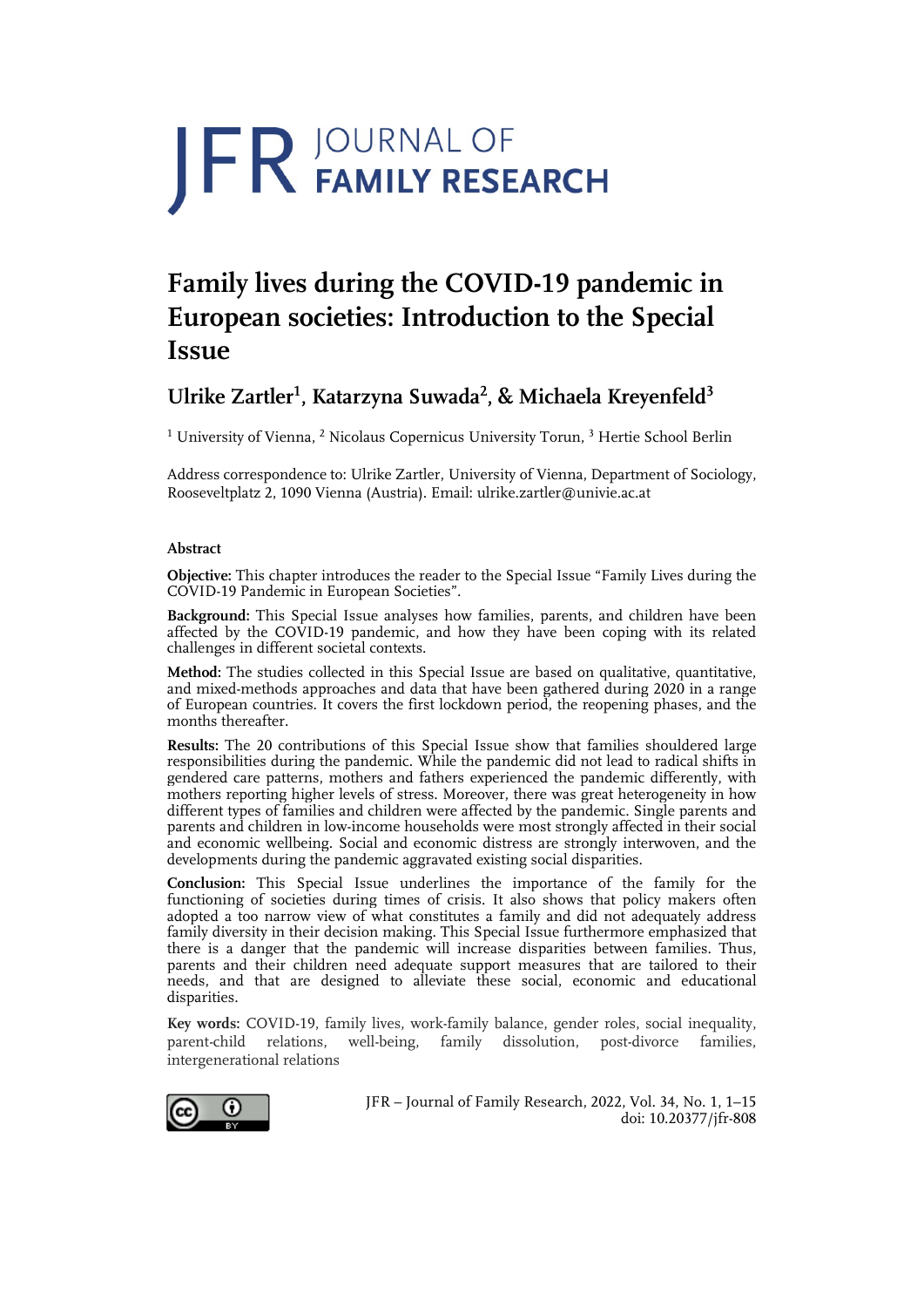#### **1. Introduction and motivation for this Special Issue**

When the COVID-19 pandemic hit Europe for the first time in spring 2020, most governments reacted by implementing coercive measures, which included the closure of child care and education institutions, as well as playgrounds, and the discontinuation of organized leisure activities for children and youth. Social distancing rules required parents to reduce the level of contact between their children and the children's grandparents, which resulted in a decline in grandparental child care support. At the same time, the pandemic led to a sharp rise in the number of parents working remotely (home office). Some workers became unemployed or were placed in a short-time work arrangement, while others experienced wage cuts. Meanwhile, many self-employed individuals had to worry about a lack of business. Frontline workers, particularly in the area of health care, were placed in new and risky situations. Country-wide lockdowns had immediate repercussions for the social and economic well-being of parents and families, as nearly all of the measures that were implemented had an impact on how people met their family obligations, lived their family lives, and sustained their family relations. Thus, the lockdowns affected the organization of children's and parents' everyday activities, caused parents' obligations to multiply, put new strains on the compatibility of work and family life, and greatly affected family and intergenerational relationships. At the societal level, the pandemic made starkly visible how important day care institutions, schools, and after-school activities are for the functioning of societies, and for the well-being of families and children. The pandemic also led to families shouldering large care burdens, as they were tasked with ensuring that the schooling and education of their children continued, despite the adverse conditions.

For social science research, the COVID-19 pandemic constitutes a novel and unique case for studying how individuals react to extreme conditions. At a stunning speed, new data have been collected on how the pandemic has affected different facets of social life, including employment, well-being, gender and family relations. Several funding agencies have quickly developed new programs, and numerous journals have accelerated their publication processes for COVID-19-related studies, and devoted special issues or special sections to this topic.<sup>[1](#page-1-0)</sup>

The aim of this Special Issue is to provide an overview that focuses on the experiences of families during the pandemic. It includes the work of researchers who have investigated family lives and family issues in an era of uncertainty and upheaval, exploring fundamental issues like family diversity, work-family balance, gender roles, social inequality, parent-child relations, family dissolution, and intergenerational relations. The studies in this Special Issue draw on existing theoretical concepts, and test them with data collected during the pandemic. These studies focus on the first year of the pandemic, and are based on data that have been gathered during 2020. These data cover the onset of the pandemic – including the first major and so far most coercive lockdown period – as well

2

 $\ddot{ }$ 

<span id="page-1-0"></span><sup>1</sup> For example, European Societies (Grasso et al., 2021), Family Process (Lebow, 2020), Family Relations , Gender, Work, & Organization (Özkazanç-Pan & Pullen, 2020), International Journal of Educational Development (Reuge et al., 2021), Developmental Psychology (Weeland, Keijsers, & Branje, 2021), Journal of Social and Personal Relationships (Bevan & Lannutti, 2021), Journal of Family Communication (Mikucki-Enyart & Maguire, 2021).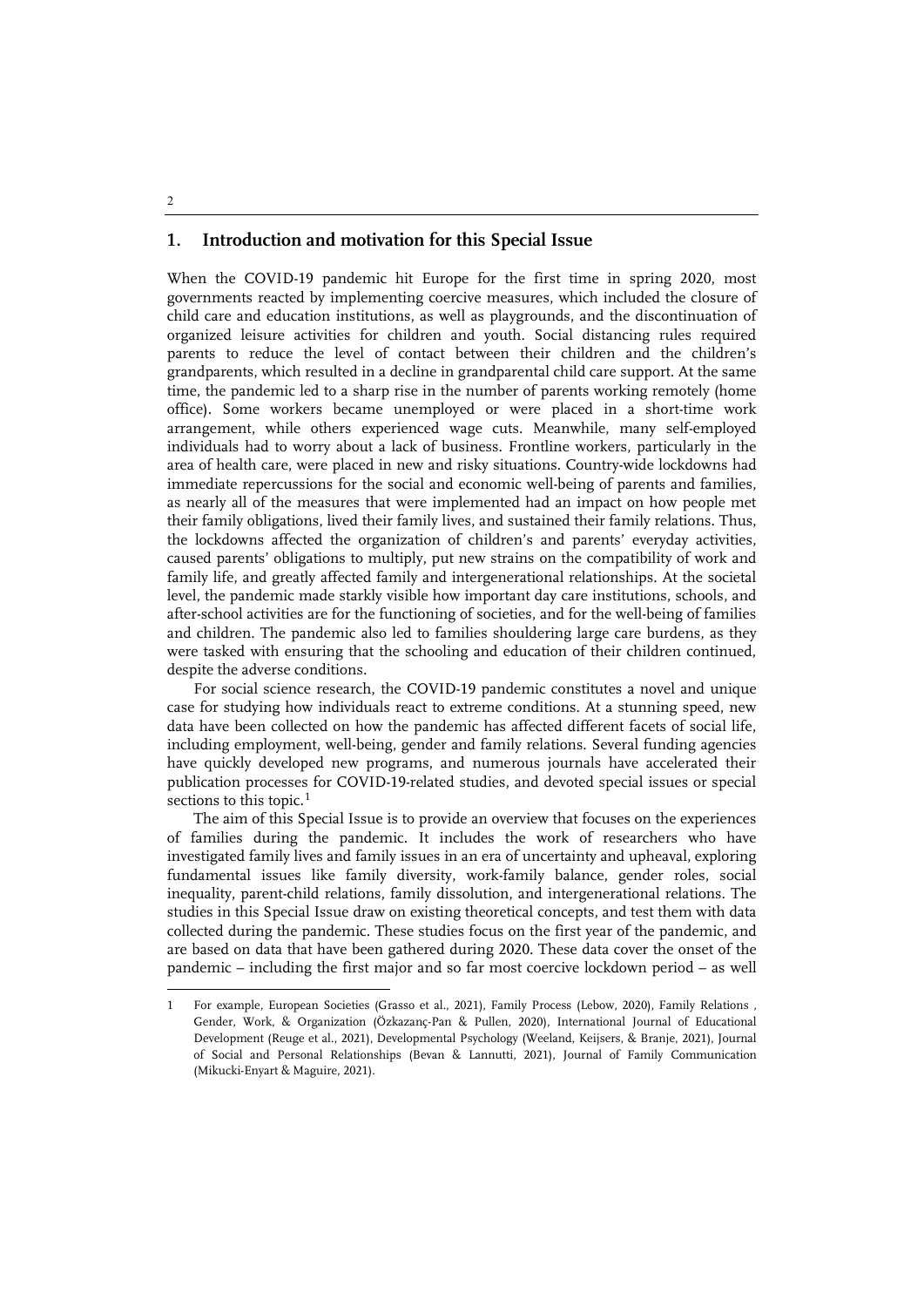as the months thereafter. Thus, these data capture the extraordinary circumstances of the first lockdowns in many European countries, but also the reopening phases, as well as the subsequent lockdowns that have been imposed in numerous regions.

The Special Issue has several goals. It aims to provide insights into how families, parents, and children have been affected, and how they have been coping with the pandemic and its related challenges in different societal contexts. It goes beyond national boundaries by including studies from a range of European countries. Moreover, it cuts across methodological boundaries, and provides novel empirical evidence from qualitative, quantitative, and mixed-methods studies.

### **2. Content of this Special Issue**

The Special Issue comprises 20 contributions organized according to five different thematic areas: (1) family lives, work-family balance, and gender roles; (2) social inequality, economic hardship, and labor market participation; (3) parent-child relationships and well-being; (4) post-divorce families; and (5) intergenerational ties.

*Section I* explores how the pandemic affected work-family balance and gender roles. The first two contributions in this section shed light on the specific experiences of mothers and fathers who had a newborn child during the coronavirus crisis, while the other two articles look at the gendered division of care from a more general perspective.

*Paula Pustułka and Marta Buler* focus their attention on intergenerational relations in Poland during the transition to first-time motherhood. They argue that the pandemic changed the scope of family solidarity, and consequently increased the vulnerability of first-time mothers, as they had limited opportunities to access assistance from other close family members during the lockdowns. Based on a qualitative longitudinal study with intergenerational family triads (a first-time mother, her mother, and her grandmother), they show that the pandemic often exacerbated a first-time mother's sense of having lost control over her life. For these women, the transition to motherhood was characterized by uncertainty, and called into question common family practices of togetherness. Due to social distancing rules, close family members (such as their own mothers) often could not support these first-time mothers in the period immediately after childbirth. Furthermore, relatives and family members could not attend normatively desirable solidarity-affirming events, such as christenings. The effects of these preventive measures have led to questions being raised about how family members' competing needs should be addressed, as the socio-spatial distancing and isolation rules made it impossible for kin groups to both reduce risks to seniors while also providing hands-on support to first-time mothers. The article sheds new light on the question of how family solidarity can change in times of crisis, and demonstrates that the pandemic greatly limited the capacity of families to provide direct intergenerational support. However, the authors also conclude that the pandemic did not change affectual and consensual solidarities.

*Alix Sponton* also investigates the transition to parenthood, but from the perspective of French men. This qualitative longitudinal study explores how men who became a father to a newborn during the 2020 lockdown in France reacted to taking a longer period of leave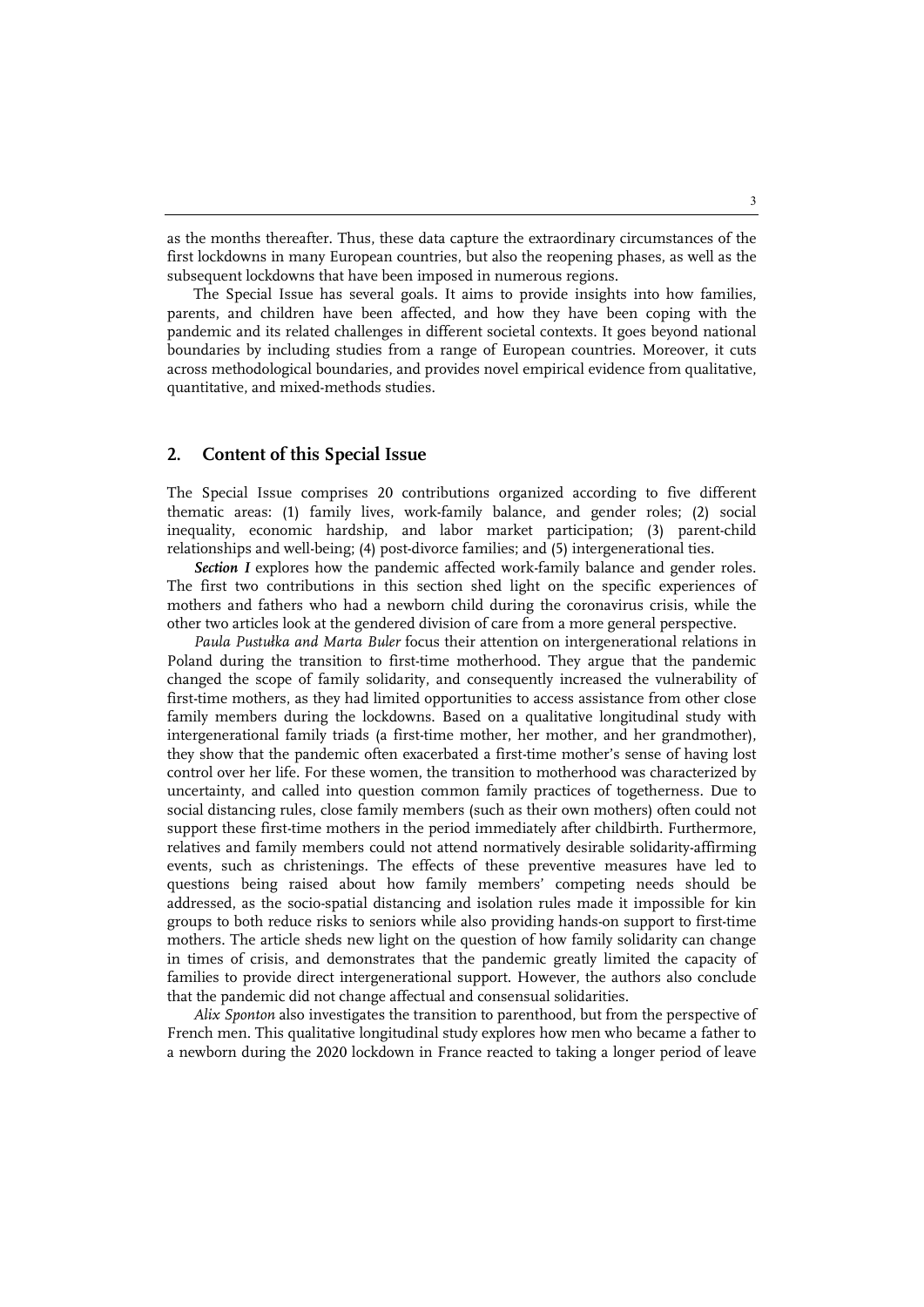than they had expected, and whether the lockdown gave them the opportunity to get more involved with their newborn child. Even though the stay-at-home orders put pressure on all fathers to assume caregiving responsibilities, as receiving help from the extended family was impossible, the study shows that a father's level of engagement with his newborn child was strongly related to his internalization of gender norms. Traditional fathers emphasized the mother's primary responsibility for child care, and took on routine child care tasks only if their partner was unable to perform them while recovering from the birth. In contrast, egalitarian fathers seized the opportunity to get more involved in their child's life, and became highly involved in child care. This contribution points to the strong relationship between material constraints and individual gender beliefs, and argues against the assumption that the lockdowns have led to profound changes in norm-related behaviors.

*Tabea Naujoks*, *Michaela Kreyenfeld*, *and Sandra Dummert* focus on the gendered division of care in Germany. Whereas the prior studies focused on the time period immediately after childbirth, this analysis was expanded to cover couples with children below age 12. Based on data from IAB-HOPP, which is a representative survey administered by the Institute for Employment Research, evidence for the period from May to October 2020 was generated. A major finding from this investigation is that, contrary to prior expectations, the gendered division of care did not become more unequal during the pandemic than it was prior to the pandemic. However, the authors uncovered differences by population subgroup. In particular, they show that short-time work, which is a very common employment arrangement in Germany, supported paternal involvement during the pandemic. Thus, the results indicate that welfare state measures played a crucial role in buffering some of the adverse effects of the pandemic.

*Caroline Berghammer* corroborates some of the previous results with her findings based on data from Austria. Like in Germany, the gendered division of child care tends to be unequal in Austria, with women shouldering the lion's share of the tasks. The author presents evidence that this was the case during different phases of the pandemic, from May 2020 until February 2021. The patterns are also found to be very similar for child care and housework. The study shows that that the division of household labor was fairly equal in only one-third of the couples; whereas in about 55 percent of the couples, the mother was doing most of the child care and household chores; and in roughly 15 percent of the couples, the father was performing most of these tasks. Working from home was found to be a facilitator of paternal involvement. The findings also indicate that men's non- or parttime employment, which became more prevalent during the pandemic, led to an increase in the share of child care done by fathers. The author concludes that although child care patterns continue to be gendered, the COVID-19-related changes "elicited less-traditional couple arrangements" in some cases.

*Lena Hipp and Markus Konrad* also focus on gendered patterns of behavior during the coronavirus pandemic. For their analysis, they drew on a unique dataset that they compiled on open source software developers in 37 countries across the globe. These data were combined with detailed information on the lockdown measures in the different countries. Using this approach, the authors were able to examine whether stricter policies had gendered effects on the productivity of the software developers (measured by the number of uploaded software packages). While the results show that the developers'

4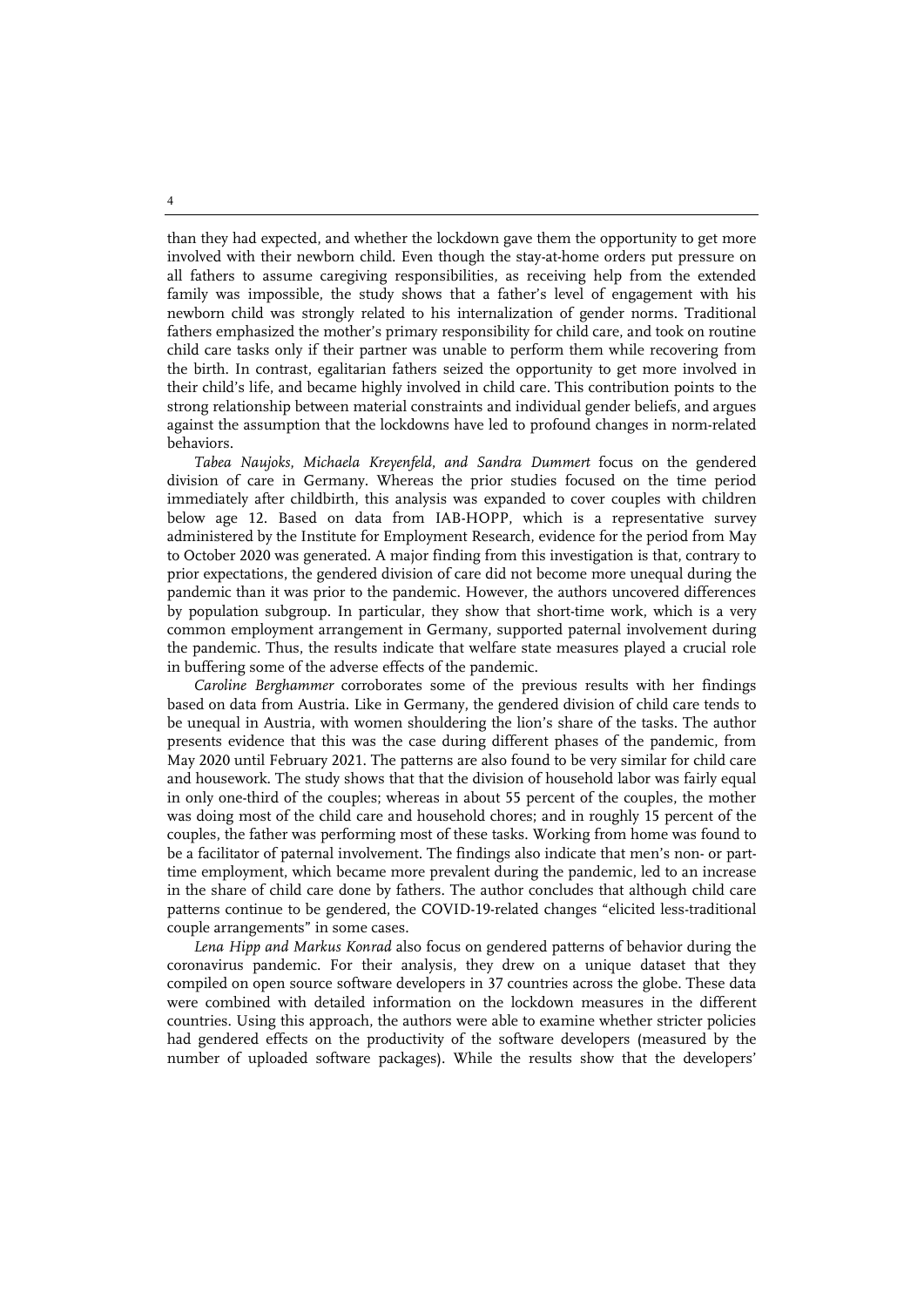productivity generally increased during the pandemic, they also indicate that women's productivity only increased if schools remained open. Although the investigation was done on a very specific population, it nevertheless draws attention to the possible gendered effects of certain lockdown measures.

*Section II* raises the question of whether social inequalities and economic hardship increased after the onset of the pandemic. It also provides evidence on changes in fathers' and mothers' employment patterns by comparing them before and during the pandemic.

*Veronika Knize, Lina Tobler, Bernhard Christoph, Lukas Fervers, and Marita Jacob* use data from IAB-HOPP to examine changes in working hours in Germany by comparing people's pre-pandemic working hours with their working hours at four points in time during the pandemic (ranging from May to August 2020). The study reports large gender differences in maternal and paternal working time. Working hours were significantly lower in the first wave of data collection (May 2020) than they were before the pandemic. The scale of the reduction in working hours was similar for mothers and fathers. What is more surprising is, however, the finding that mothers were able to return to their prepandemic working hours faster than fathers. Thus, the study's results challenge the assumption that women's employment patterns were more affected by the pandemic than men's.

A similar conclusion is reached based on Austrian data in an analysis conducted by *Nadia Steiber, Christina Siegert, and Stefan Vogtenhuber*. The study shows a slight increase in unemployment and a drastic increase in short-time work during the pandemic. Fathers and mothers were found to be affected in a similar manner, and no large differences between childless women and mothers were observed. Like in Germany, some of the adverse employment effects of the pandemic that have been documented for other countries, such as the U.S., were buffered by the short-time work program in Austria. However, the results of a further investigation reveal that many families experienced income losses due to the pandemic. In particular, single mothers were found to be severely affected by a decline in income. Consequently, the women in this group were also greatly concerned about their financial situation. In addition, couples in which both partners were low educated faced elevated financial risks. The study concludes by underlining that poverty risks in general, but also social disparities in these risks, may have been aggravated during the pandemic.

*Claire Cameron, Margaret O'Brien, Lydia Whitaker, Katie Hollingworth, and Hanan Hauari* address the issue of social inequality by drawing on evidence from a mixedmethods approach. They used an assets approach to explore how parents and parents-tobe dealt with the coronavirus pandemic in an East London borough (Tower Hamlets) with a highly unequal and ethnically diverse population. Based on a community survey, qualitative interviews, and community assets mapping, they show that the pandemic deepened income precarity, and particularly food insecurity. Having poor quality housing and crowded living conditions had strong negative effects on families, which were exacerbated by the reduction in community services at critical points in the families' lives, such as the birth of a child. The authors point to the importance of local social work and access to community assets, such as health care and other care services, during lockdowns, and during the pandemic in general. They also highlight the role of material assets (income) in family well-being, and thus call for policies aimed at ensuring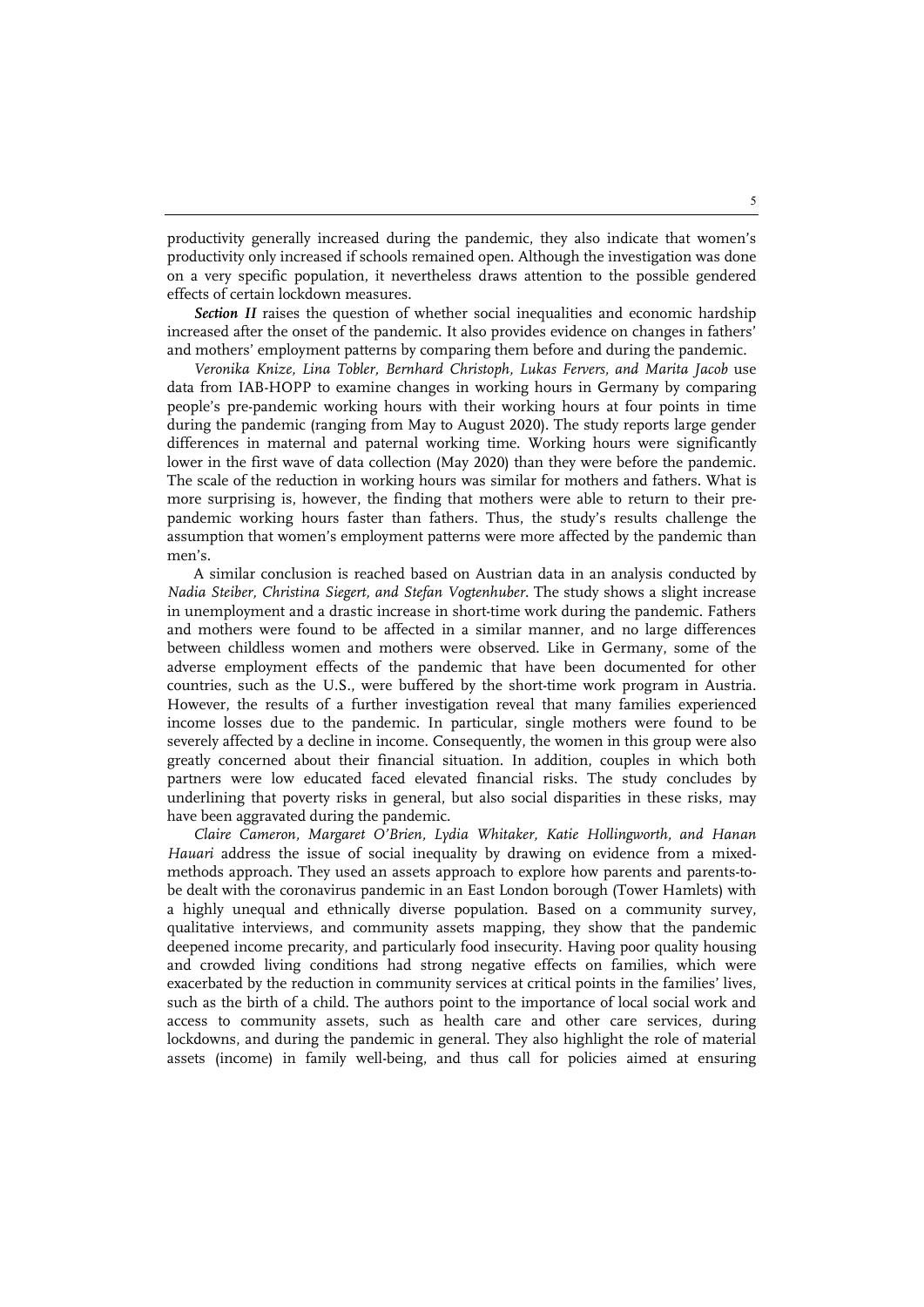employment and income security. However, they also emphasize that levels of informal support and of familial assets (such as relationship quality, home care) remained high throughout the pandemic.

*Section III* zooms in on parent-child relationships and family and child well-being during the pandemic. It sheds light on the challenges that parents, and their children faced in dealing with the consequences of the pandemic, and provides differentiated views based on the accounts of parents and professionals.

The first paper in this section is a study by *Ariane Pailhé, Lidia Panico, Anne Solaz, and the Sapris team*, who use data from a large-scale French survey of parents of children who were born in 2011. The interviews were conducted in France in May and June 2020, when these children were around nine years old. The survey includes questions on the overall experience of the lockdown for the parents, and on the effects of the pandemic on both parent-child and sibling relationships. In addition, the determinants of the children's emotional problems, operationalized through the Strength and Difficulties Questionnaire (SDQ), were examined. The highly educated mothers surveyed reported having more positive family relationships and experiencing fewer strains during the pandemic. However, a large share of the differences by education was shown to be mediated by the employment and the financial situation of the household. Restricted housing space was also identified as an important determinant of "negative lockdown experiences." Parents having to perform onsite work (as opposed to telework) appeared to be a strong predictor for poor sibling relationships, as well as for poor parent-child relationships. Another highly important finding of this study is that economic hardship was clearly negatively correlated with the children having increased emotional and behavioral problems. This observation resonates with the results of the study by Steiber et al. (see above), who emphasized that an increase in poverty and economic hardship may have repercussions for child development.

*Jianghong Li, Mareike Bünning, Till Kaiser, and Lena Hipp* use a representative panel survey for Germany to investigate the well-being of parents during the pandemic from a gender perspective. The first wave of these data were collected between March and April 2020, and thus during the first lockdown, when day care centers and schools were closed nationwide. Another three waves were added that cover the period until April 2021. Thus, the study was able to examine changes across the course of the pandemic. The sample included parents with minor children. The main outcome variable was parental and psychological distress. The study found that parenting stress was greatly elevated during the first lockdown, but declined thereafter. In addition, differences by gender were uncovered, with mothers reporting higher levels of parenting stress than fathers. Parental distress was shown to be particularly high for single parents during the pandemic.

*Basha Vicari, Gundula Zoch, and Ann-Christin Bächmann* complement the investigation on parental distress with an analysis examining parental life satisfaction based on data from the German National Educational Panel Study for the first months of the pandemic. The authors found that compared to the pre-pandemic period, mothers experienced a more rapid and pronounced decline in life satisfaction than fathers. They also showed that institutional factors matter, as parents who had priority access to child care during the lockdown reported higher life satisfaction than parents who had to take care of their children themselves. The results also suggest that working mothers had a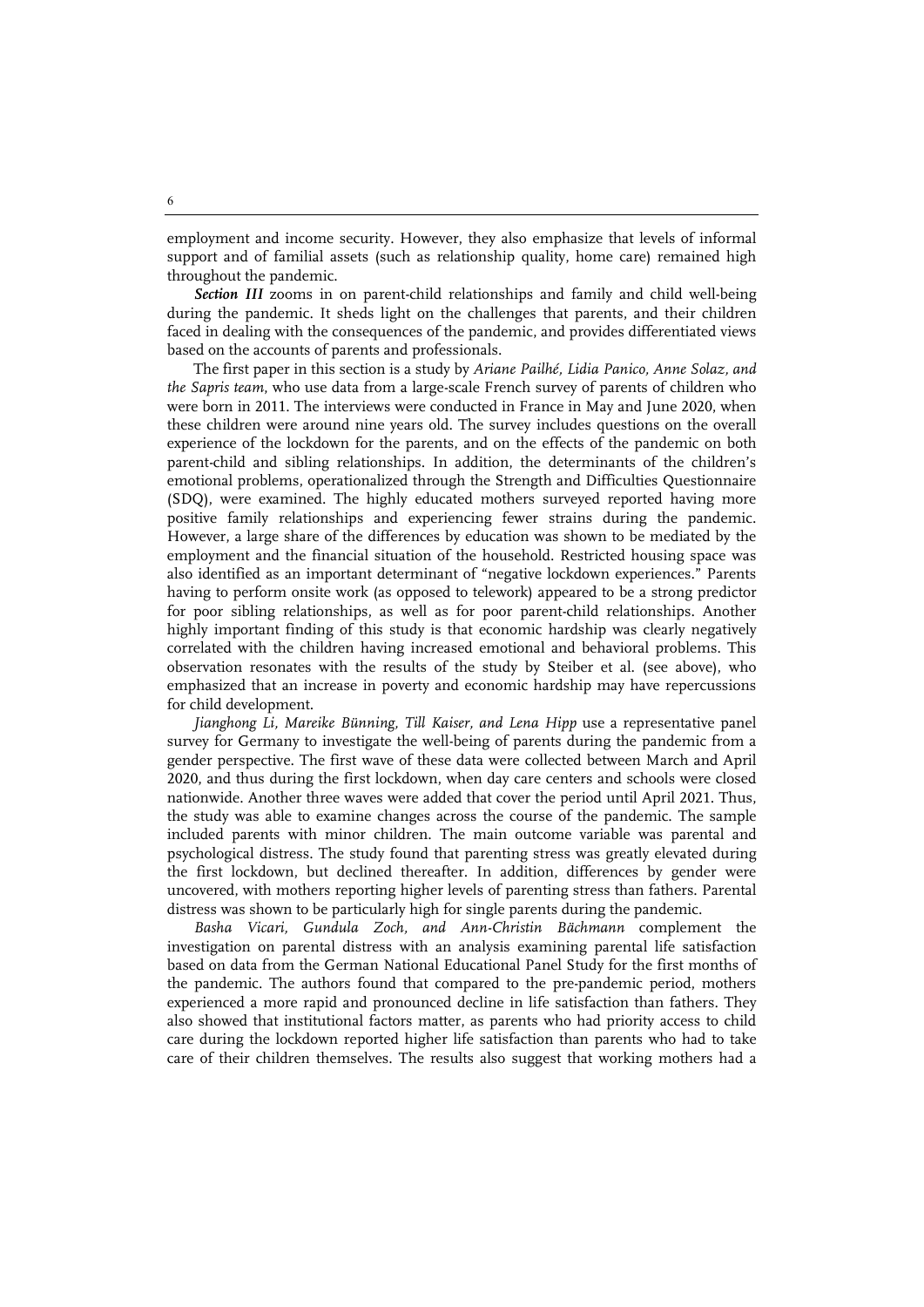particularly heavy burden during the pandemic. Overall, the authors emphasize that families need a reliable child care infrastructure that enables them to reconcile work and family life during times of crisis, including pandemics.

*Alexandra N. Langmeyer, Angelika Guglhör-Rudan, Ursula Winklhofer, Sophia Chabursky, Thorsten Naab, and Ulrich Pötter* use a mixed-methods approach to unravel the determinants of child and family well-being during the pandemic. The quantitative study was conducted between April and May 2020, and focused on mothers' experiences of conflict and "family chaos" during the pandemic, as well as on child-well-being. While Bächman et al. (see above) reported that access to emergency care increased parental life satisfaction, they also found that mothers who were classified as frontline workers were more likely to experience their family life as chaotic and full of conflict. Having children of kindergarten age was also a strong predictor of these experiences. A concerning finding of this investigation is that having a disadvantaged housing situation translated into poor child well-being. Single motherhood was also shown to be a strong predictor of low child well-being. Overall, the study's results confirm that there were large disparities in child and family well-being during the pandemic. The qualitative investigations also include reports from the children themselves, which showed that the pandemic had adverse effects on them, but also that they developed coping strategies to deal with the situation.

*Ulrike Zartler, Vera Dafert, and Petra Dirnberger* study parents' assessments of the effects of the coronavirus pandemic on their children based on repeated interviews and diary entries of parents of kindergarten and school-aged children, which were collected in Austria between March and December 2020. The study covers an extended period, ranging from the first week of the first lockdown in spring 2020, to the reopening phase, and to the second country-wide lockdown in winter 2020. The qualitative longitudinal study showed that parents reported only a few positive effects of the pandemic, and emphasized its harmful effects on their children's emotional, physical, and social wellbeing, as well as on their educational performance. The respondents experienced a wide range of challenges in accompanying and guiding their children through the pandemic. The study also demonstrated that parents were very creative and effective in developing strategies to deal with these challenges, and in adapting these strategies over time in response to the rapidly changing circumstances in the different phase of the pandemic. However, the longitudinal analysis showed that parents' capacities for adequately dealing with all of their children's needs decreased over time. This points to the importance of providing sufficient support measures to prevent lockdowns from having long-term detrimental consequences for families and children.

*Susanne Witte and Heinz Kindler* approach this issue from a different perspective by targeting a specific population who were at particularly high risk of being negatively affected by the pandemic. They investigated families in Germany who were in contact with child protective services during the coronavirus pandemic in 2020. Based on input from child protection case workers, the authors identified a range of problems faced by families with multiple challenges. Although various issues of concern, like increased parental conflict, media use, and alcohol consumption, were reported; some families were able to establish routines, to employ their capacities, and to activate resources. However, the children's difficulties at school seemed to increase due to insufficient homeschooling conditions. The results point to a bifurcation between families who were able to use their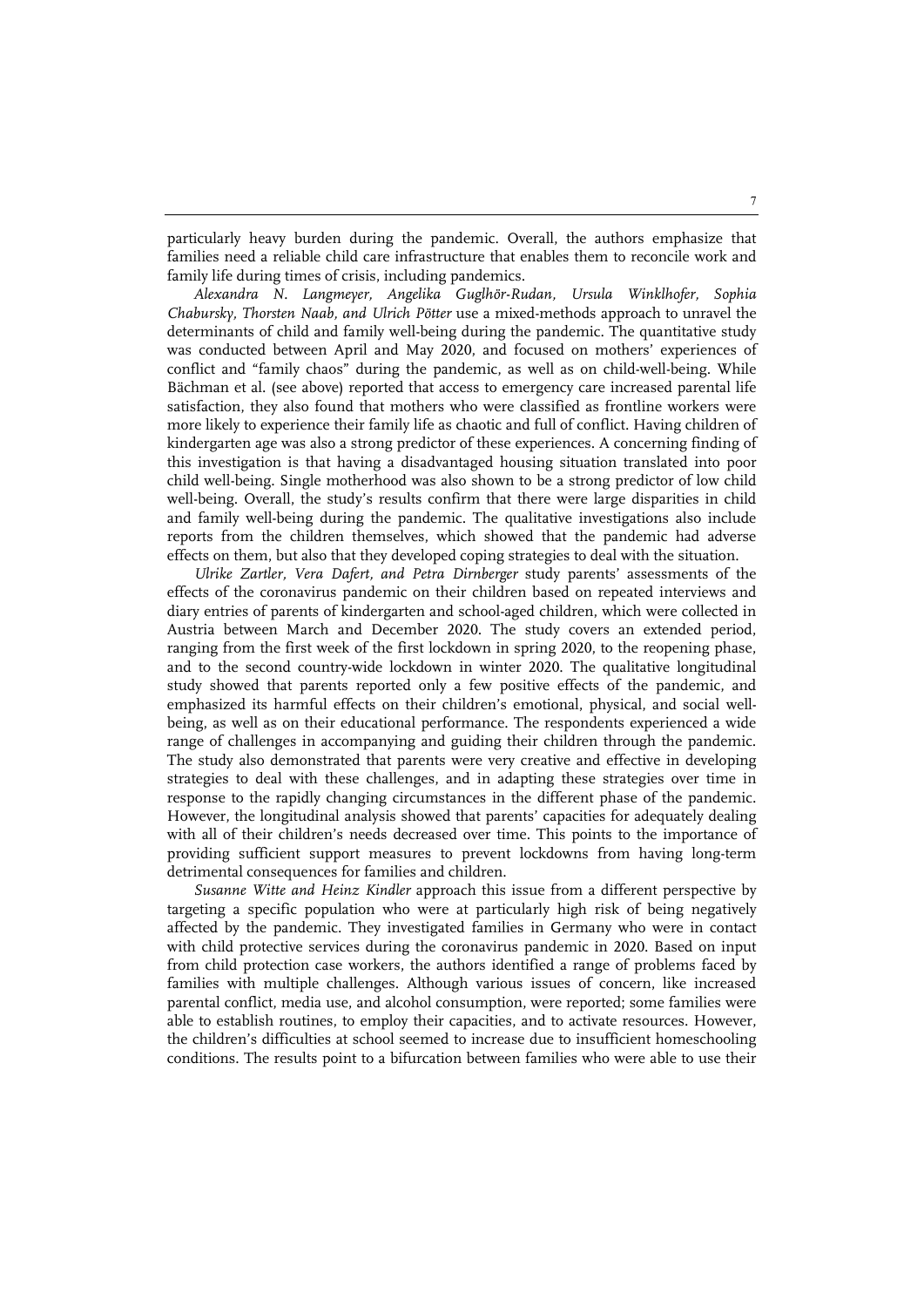resources to deal with the adversities they faced during the pandemic, and families whose problems were exacerbated during this period.

*Section IV* looks at the experiences of post-divorce families. Many of the measures implemented during the pandemic were designed for nuclear families, and disregarded the specific needs of post-separation families. The situations of these families were made worse by the lack of political concern about how the social distancing measures imposed during the pandemic would impact families who had to organize shared physical custody arrangements or contact schedules for different sets of children in different households; who experienced custody disputes; or who were undergoing high-conflict divorces.

The first paper in this section by *Laura Merla and Sarah Murru* adopts a qualitative approach to investigate the impact of the spring 2020 lockdown in Italy on families who have shared physical custody arrangements. Based on semi-structured interviews with parents, and on a description of the lockdown as a "challenge-trial," the authors showed how deeply the COVID-19 social distancing measures affected the division of parental involvement in divorced families, and demonstrate how the lockdown required parents to reflect on and reorganize their tasks and positions. To address these issues, the authors present a novel typology of custody re-organization during lockdown. They point out that custody arrangements should focus on family practices during the daytime, instead of concentrating solely on sleepovers, noting fathers did not automatically assume a larger share of care tasks when they had their children stay with them overnight during the lockdown. Instead, other family members (e.g., grandmothers, relatives) often had to take on the fathers' tasks. Against this background, the authors argue that any model that tries to ensure gender equality in shared parenting arrangements must take into account dimensions beyond sleepovers. The authors also draw attention to sibling relationships in shared custody arrangements, observing that the practice of "splitting siblings" across households increased during the lockdown.

*Núria Sánchez-Mira, Benjamin Moles-Kalt, and Laura Bernardi* analyze how lone parents in French-speaking Switzerland dealt with the increased uncertainties during the Covid-19 pandemic. They ground their study in the theoretical integration of the temporal orientations of different types of agency and uncertainty management. The results point to the restabilizing potential of everyday routines. In a situation characterized by chronic uncertainty, routines allowed these parents to make sense of the novel situation, to reduce their ambiguity and uncertainty, and to regain their identity. Moreover, communicating about the situation and engaging in shared decision-making with their social networks appeared to be of particular importance to single parents. The study also showed how uncertainty developed gradually from a temporary to a chronic condition in the course of the pandemic, leading to an increased long-term orientation toward feeling anxious and worrying about the future.

*Inge Pasteels* investigates the impact of the Covid-19-related social distancing measures on the family lives of adolescents and young adults whose parents had been through a high-conflict divorce in Belgium. She argues in her contribution that the government tailored the rules for preventive measures during the second wave of the pandemic with traditional nuclear families in mind, while neglecting other family types and their needs. The study illustrates how the pandemic affected contact frequencies and parent-child relations in these families, as well as relationships with other household members, like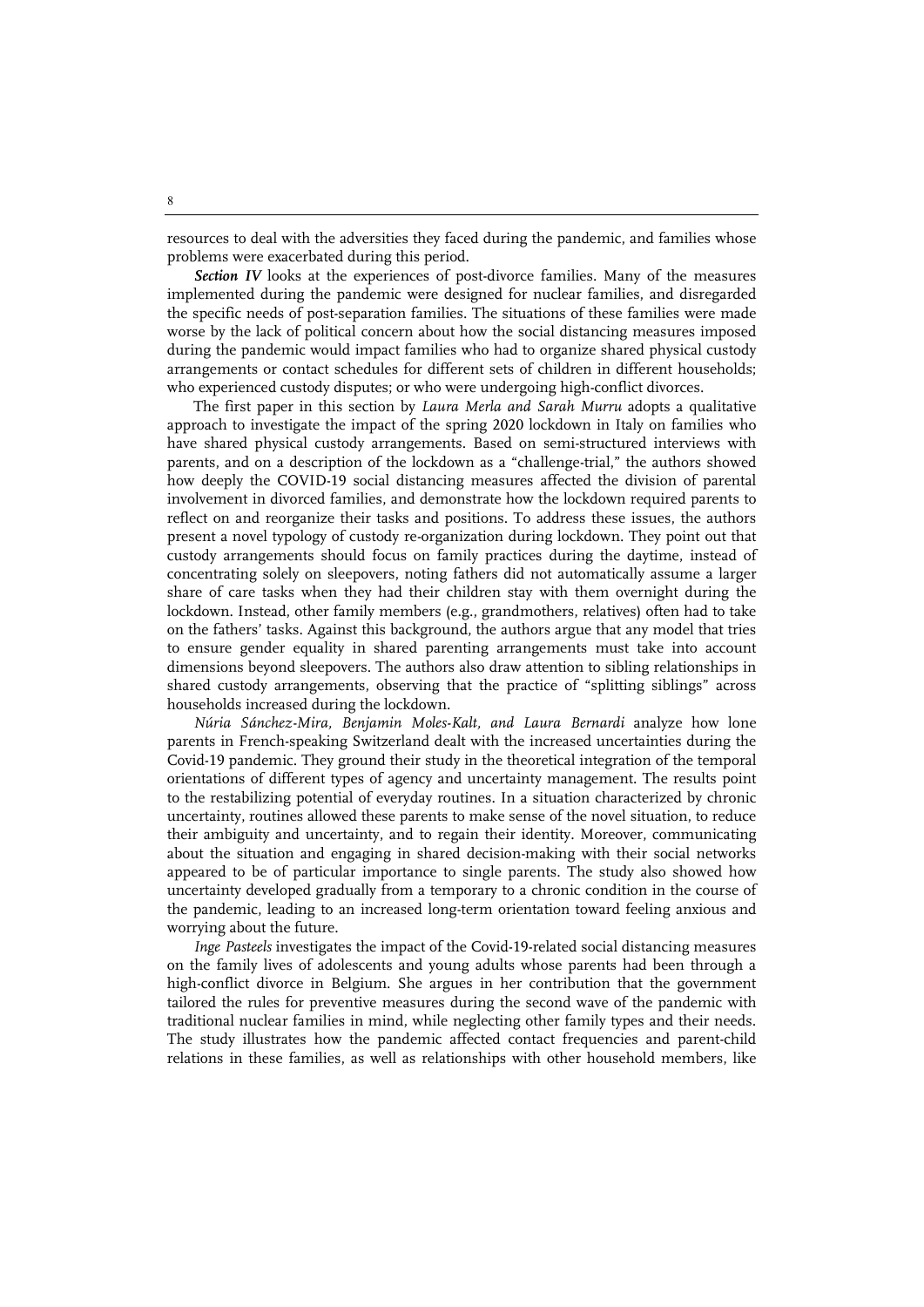(step-)siblings or the parents' new partners. Families had to negotiate their own rules; and thus had to designate who would be in close contact with whom, and who would be in and out of the family system. The need for such complex negotiations had the potential to increase conflict levels. The author identifies a high potential for ambiguity, and describes how family boundaries were constructed when forced to choose a reduced number of "cuddle contact" persons in an already conflict-laden family environment. Overall, the study shows how the political focus on one type of family neglects other constellations, and adds further complications to the lives of complex families, as little or no attention is paid to their specific situations.

The final section *Section V* complements the investigations on families and children by adopting an intergenerational perspective. The contributions point to the challenges associated with maintaining intergenerational relationships during the pandemic, but also to the strengths and supportive potential of these relationships.

*Jorik Vergauwen, Katrijn Delaruelle, Pearl Dykstra, Piet Bracke, and Dimitri Mortelmans* present results for 26 European countries based on data from the Survey of Health, Ageing and Retirement in Europe (SHARE). The investigation focused on respondents aged 65 and older, and examined whether the relationships between these elderly individuals with their adult children deteriorated during the pandemic in 2020. The results show that intergenerational relations (operationalized over frequency of contact) remained fairly stable over time. The large number of countries covered in this survey also enabled the researchers to examine the effects of national Covid-19 measures on intergenerational relationships. Against expectations, the findings indicate that stringent social distancing measures generally did not reduce contact between adult children and their parents. Like for other aspects of family life, large differences in the quality of these relationships across population subgroups were uncovered. Men, less educated individuals, and residents of nursing homes reported a decline in contact with their children. Again, these findings support the claim that the pandemic has aggravated social disparities.

*Sara Eldén, Terese Anving, and Linn Alenius Wallin* investigate how intergenerational care practices have evolved during the pandemic in Sweden. They found that although the strong Swedish welfare state provides affordable care services for all, the social distancing measures that separated the generations still affected care practices. The study drew on the results of qualitative interviews and a diary interview method used with grandparents and adult children, and of a "draw-your-day" method and a concentric circles of closeness approach used with grandchildren. The data were collected shortly before and during the first months of the coronavirus pandemic in 2020. The findings indicate that there were high levels of reciprocity, but also that there were very high levels of complexity and variation in intergenerational care patterns. The results of these detailed analyses show how families negotiated distance and risk, and oscillated between worry and relief during the pandemic. As co-presence was under threat, new and creative ways of facilitating interconnectedness and relational participation had to be developed.

*Grit Höppner, Anna Wanka, and Cordula Endter* explore intergenerational relations during the pandemic in Germany. They looked at how, and through which social practices, family and age were being (un)done, and how these practices affected intergenerational relations. The study was based on longitudinal research carried out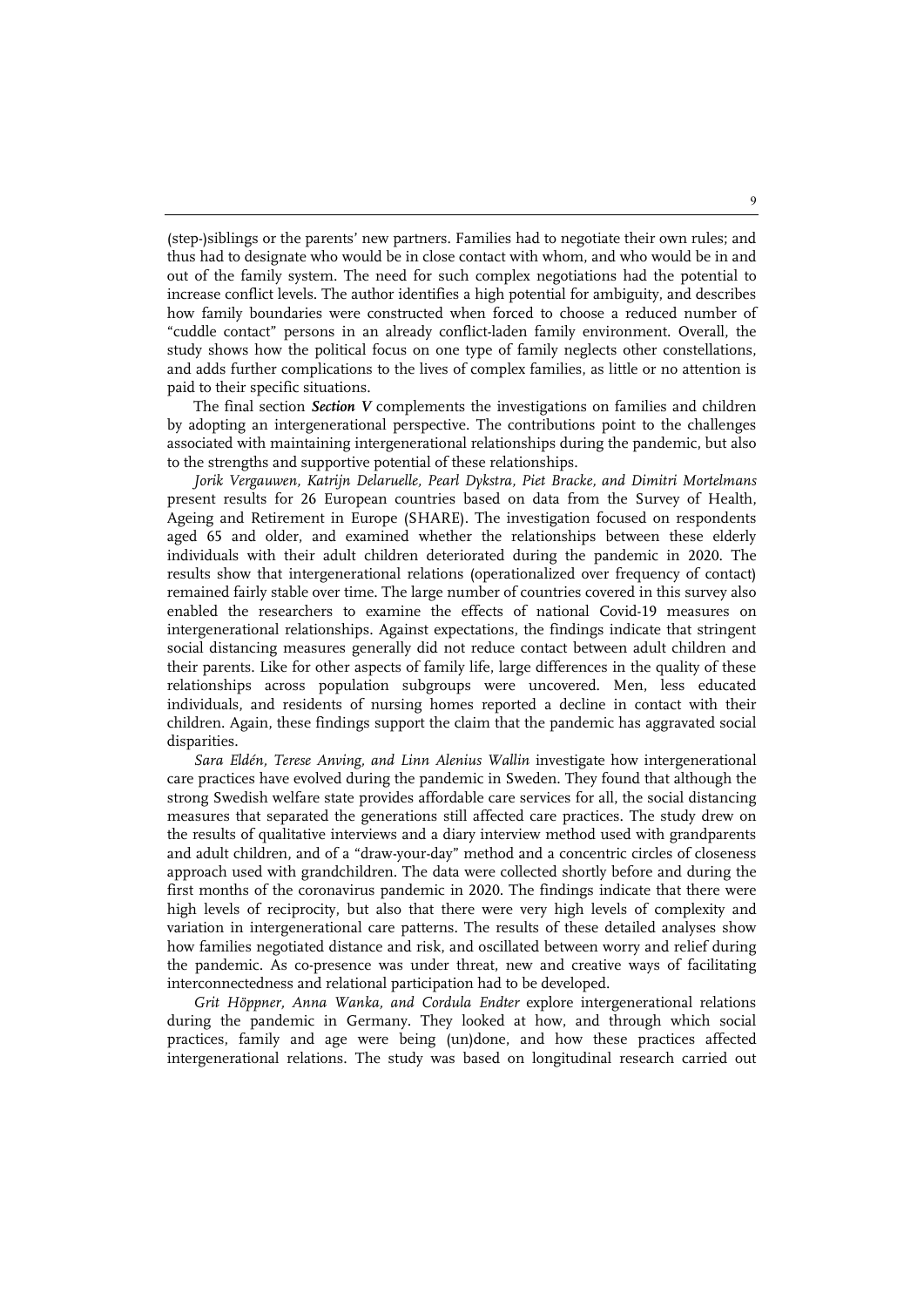between March 2020 and February 2021 by means of qualitative interviews with individuals representing different ages, households, and care constellations. The authors challenge the assumption that institutionalized ageism affects older and younger generations in particular ways, noting that different generations were attributed salient roles during the pandemic (older people as risk groups, younger people as "silent transmitters"). The study showed that age-based institutional measures intended to stop the spread of virus had a negative impact on intergenerational relations, as older adults were being excluded from their families. The authors underline the potential of a longitudinal "linking ages" approach for studying intergenerational family relations in times of crisis.

## **3 Conclusion**

This Special Issue pursues several main objectives in its attempt to analyze family lives during the COVID-19 pandemic in European societies. First, it goes beyond national boundaries. Many of the contributions in this Special Issue cover the situation in Germany and Austria, but other countries, including Belgium, Italy, France, Poland, Sweden, Switzerland, and the United Kingdom, are also investigated in individual country studies. Furthermore, two of the studies include evidence for a large number of countries, allowing us to investigate how families have been coping with the ongoing pandemic, and how country-specific lockdown measures and societal contexts have affected behavior and well-being. Second, the Special Issue embraces a wide range of methodical approaches, and includes qualitative, quantitative, and mixed-methods studies: nine articles are based on a qualitative approach, nine rely on quantitative datasets, and two use a mixed-methods design. Thus, it cuts across methodological boundaries, and provides novel empirical evidence from different perspectives on similar themes.

To some extent, the pandemic highlighted well-known disparities. For example, the unequal division of child care and housework, which was a heavily debated issue before the pandemic, was also very evident during the pandemic. Furthermore, single motherhood, low education, low income, and a lack of inclusion in family ties and social networks continue to be important risk factors for social disadvantage, and for low levels of parental and child well-being. While some disparities have clearly been exacerbated in the course of the pandemic, others have changed to a lesser extent. The evidence for Germany and Austria, which are known to be rather traditional countries, does not show that there were any major changes in gendered care patterns in the course of the pandemic. Moreover, the studies included in this volume do not support the claim that women reduced their paid working hours significantly more than men in the course of the pandemic. Thus, the hypothesis that the pandemic led to a "re-traditionalization" of gendered care and employment patterns could not be confirmed. Nevertheless, men and women experienced the pandemic differently, with mothers reporting higher levels of stress as a result of the pandemic. It is possible the "mental load" related to the logistics of organizing child care, homeschooling, and related matters fell squarely on the shoulders of women during the pandemic.

10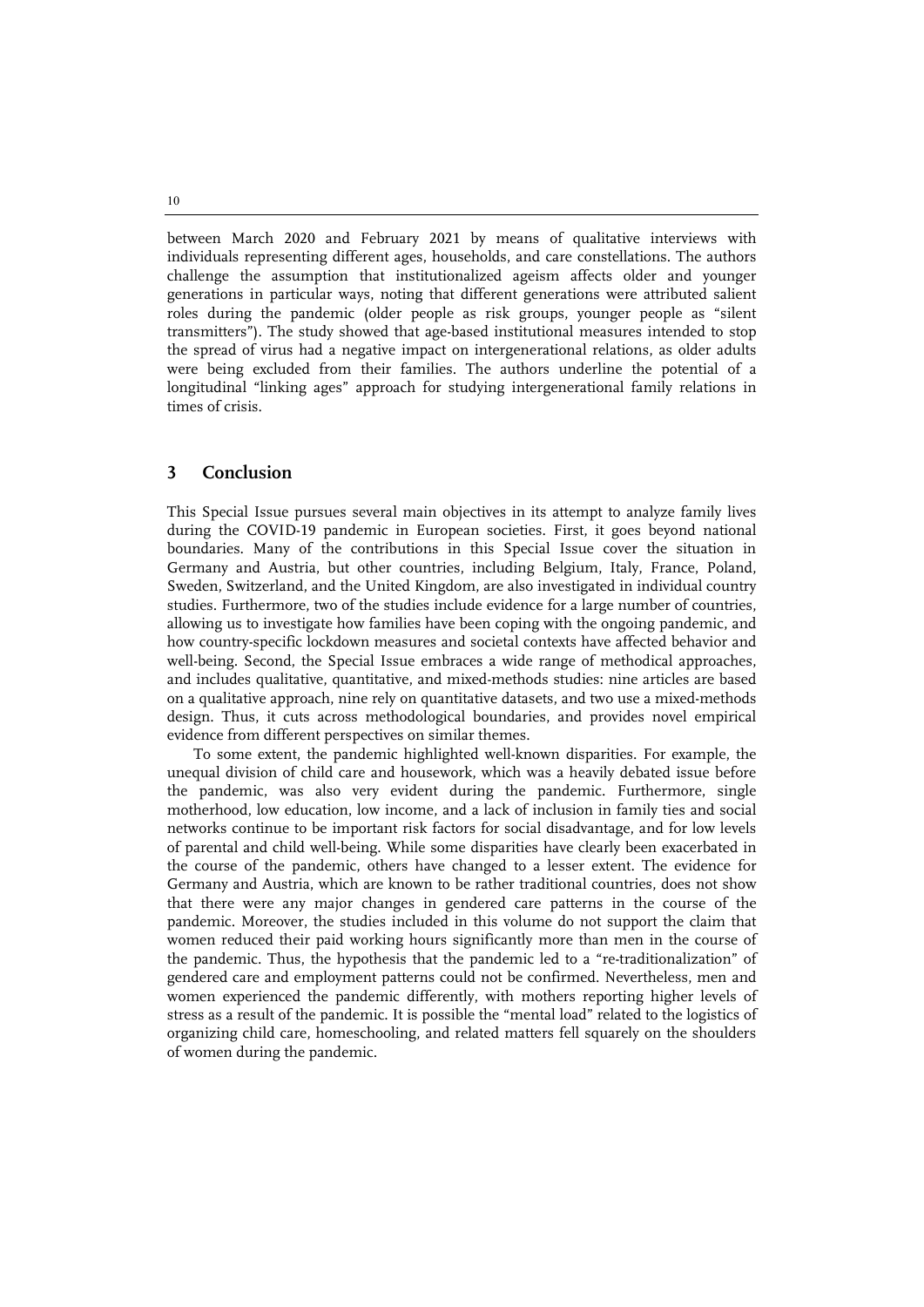While the pandemic did not lead to radical shifts in the gendered care patterns, we found increases in disparities across families, particularly increases in economic disparities, and in their detrimental effects on children. Several studies included in this special issue showed that there were strong relationships between economic hardship and increases in emotional and behavioral problems among children living in economically disadvantaged families. Negative outcomes for children should be at the center of policy measures aimed at reducing the devastating impact of the pandemic on families. The results further underline the fundamental importance of educational institutions and reliable child care infrastructure, both to support children's development, and to meet parents' needs to reconcile work and family life during the pandemic.

The contributions in this Special Issue also highlight that the traditional notion of the nuclear family – composed of a couple living with their children in the same household – is an inadequate basis for policy-making. Post-separation families were often left alone to grapple with the consequences of policy measures that were designed based on the assumption that family life does not extend beyond household boundaries. In hindsight, it appears that policy-makers had failed to reflect the complexity of family structures and family lives, and did not show an awareness of the diversity of contemporary family forms. In a similar vein, inter-generational relationships that extend across household boundaries, such as relations between children and their aged parents, were at risk during the pandemic. While the contributions in this Special Issue show that emotional ties have remained strong throughout the pandemic, there have been exceptions, as certain groups (such as people in nursing homes and less educated and divorced older men) have been negatively affected by the pandemic.

Overall, the Special Issue provides insights into how parents and children have fared, and how they have been coping with the ongoing pandemic and its related challenges in different societal contexts. The pandemic has highlighted that schools, day care centers, and even leisure activities (sports clubs, music lessons, etc.) are crucial for the well-being of parents and children. Families shouldered large care responsibilities during the lockdowns and during the periods when their children had to quarantine. They supported their children's schooling while also creating a nurturing family environment, and thus took on major educational obligations that usually are fulfilled by the state. Although the COVID-19 crisis underlines the importance of the family for the functioning of societies, it also highlights the effects on social inequality and family well-being when the state suddenly pulls out of its responsibilities. Many families experienced elevated levels of stress and exhaustion during the pandemic. It has also become evident that social and economic distress are strongly interwoven, and that the developments during the pandemic aggravated existing social disparities. The groups who were already at a disadvantage before the pandemic – such as lone-parent families, families with low incomes, and families with limited housing space – were most strongly affected.

At the onset of the pandemic, most European countries were overwhelmed by the need to impose heavy restrictions, like country-wide lockdowns, in response to a type of health threat that few people alive today have ever experienced before. In early 2020, it was hard to imagine that the challenges associated with the pandemic would persist in European societies for a long period of time. When we finalized this introduction (in January 2022), Europe was in the middle of a new COVID-19 wave induced by the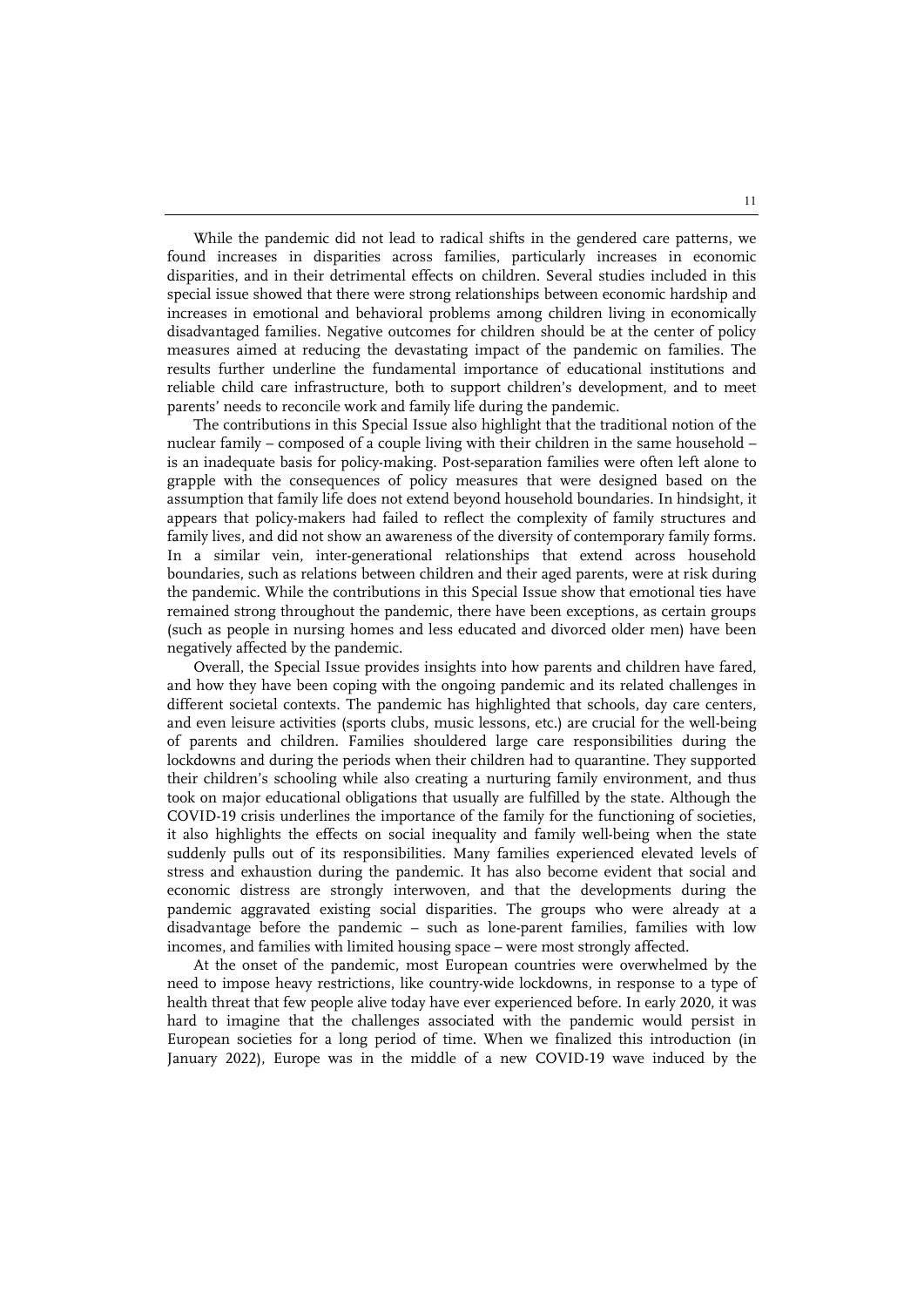Omicron variant. Although there is a glimmer of hope that the new variant will pose a less severe health threat than prior variants, it is clear that our societies have been deeply shattered by the experience of the pandemic, as many people are left feeling that future developments are highly uncertain. However, the long duration of the pandemic has also provided opportunities to learn from past experiences. In a summary of the measures imposed in reaction to the Spanish Flu in 1918, Spinney (2017, p. 97) concluded that "school-age children represented ideal vectors of infections" and that the "closing of schools was therefore a knee-jerk reaction" to combat the pandemic. During this COVID-19 pandemic, policy-makers have become more alert to the needs of families and children over time. Whereas schools and day care centers were indeed closed in a "knee-jerk reaction" in most countries during the first lockdown in 2020, many national governments and local actors have realized that such coercive measures may have had unexpected and unprecedented effects on child outcomes, and on educational disparities. Thus, policy-makers have prioritized keeping schools and day care centers open. However, some of the studies in this Special Issue have shown that the first lockdown and the quarantines have already aggravated social disparities. To reduce the chances that the disruptions caused by the pandemic will have long-term detrimental social and economic consequences, parents and their children will need adequate support measures that are tailored to their needs, and that are designed to alleviate these disparities.

### **References**

- Bevan, J. L., & Lannutti, P. J. (2021). Introduction to the special issue: Relationships in the time of COVID-19. *Journal of Social and Personal Relationships*, 38, 6, 1753-1758. https://doi:10.1177/02654075211018506
- Grasso, M., Klicperová-Baker, M., Koos, S., Kosyakova, Y., Petrillo, A., & Vlase, I. (2021). The impact of the coronavirus crisis on European societies. What have we learnt and where do we go from here? – Introduction to the COVID volume. *European Societies*, 23, sup1, S2-S32.

https://doi:10.1080/14616696.2020.1869283

- Lebow, J. L. (2020). COVID-19, Families, and Family Therapy: Shining Light into the Darkness. *Family Process*, 825-831.
- https://doi.org/10.1111/famp.12590 Mikucki-Enyart, S. L., & Maguire, K. C. (2021). Introduction to the Special Issue on Family Communication in the COVID-19 Pandemic. *Journal of Family Communication*, 21, 3,

145-151. https://doi:10.1080/15267431.2021.1933038

Özkazanç-Pan, B., & Pullen, A. (2020). Gendered labour and work, even in pandemic times. Gender, Work & Organization, 27, 5, 675-676. https://doi.org/10.1111/gwao.12516

12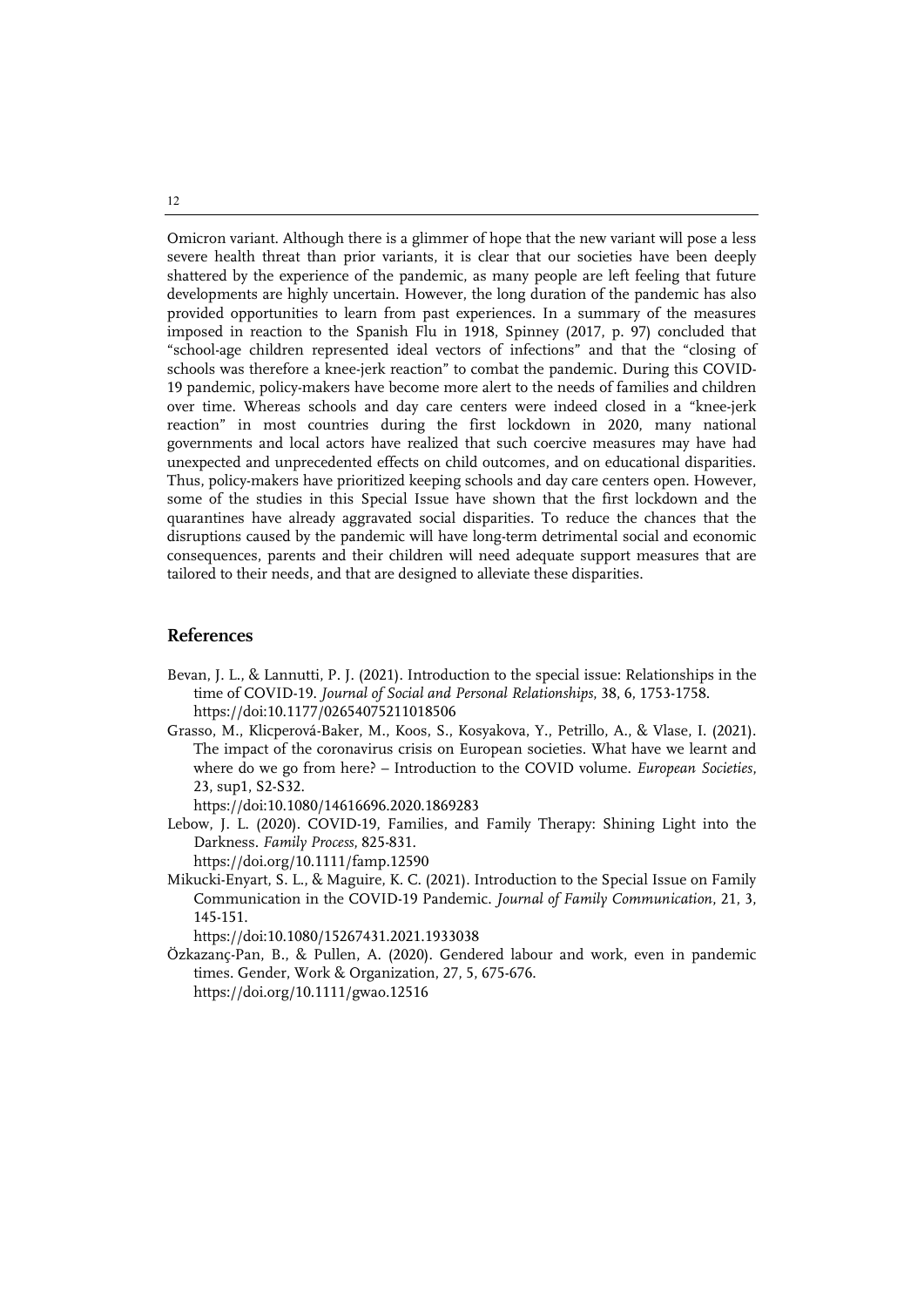Reuge, N., Jenkins, R., Brossard, M., Soobrayan, B., Mizunoya, S., Ackers, J., Jones, L., & Taulo, W. G. (2021). Education response to COVID 19 pandemic, a special issue proposed by UNICEF: Editorial review. *International Journal of Educational Development*, 87, 102485.

https://doi.org/10.1016/j.ijedudev.2021.102485

- Spinney, L. (2017). Pale Rider: *The Spanish Flu of 1918 and How it Changed the World*. New York: Hachette Book Group.
- Weeland, J., Keijsers, L., & Branje, S. (2021). Introduction to the special issue: Parenting and family dynamics in times of the COVID-19 pandemic. *Developmental Psychology*, 57, 10, 1559-1562.

http://dx.doi.org/10.1037/dev0001252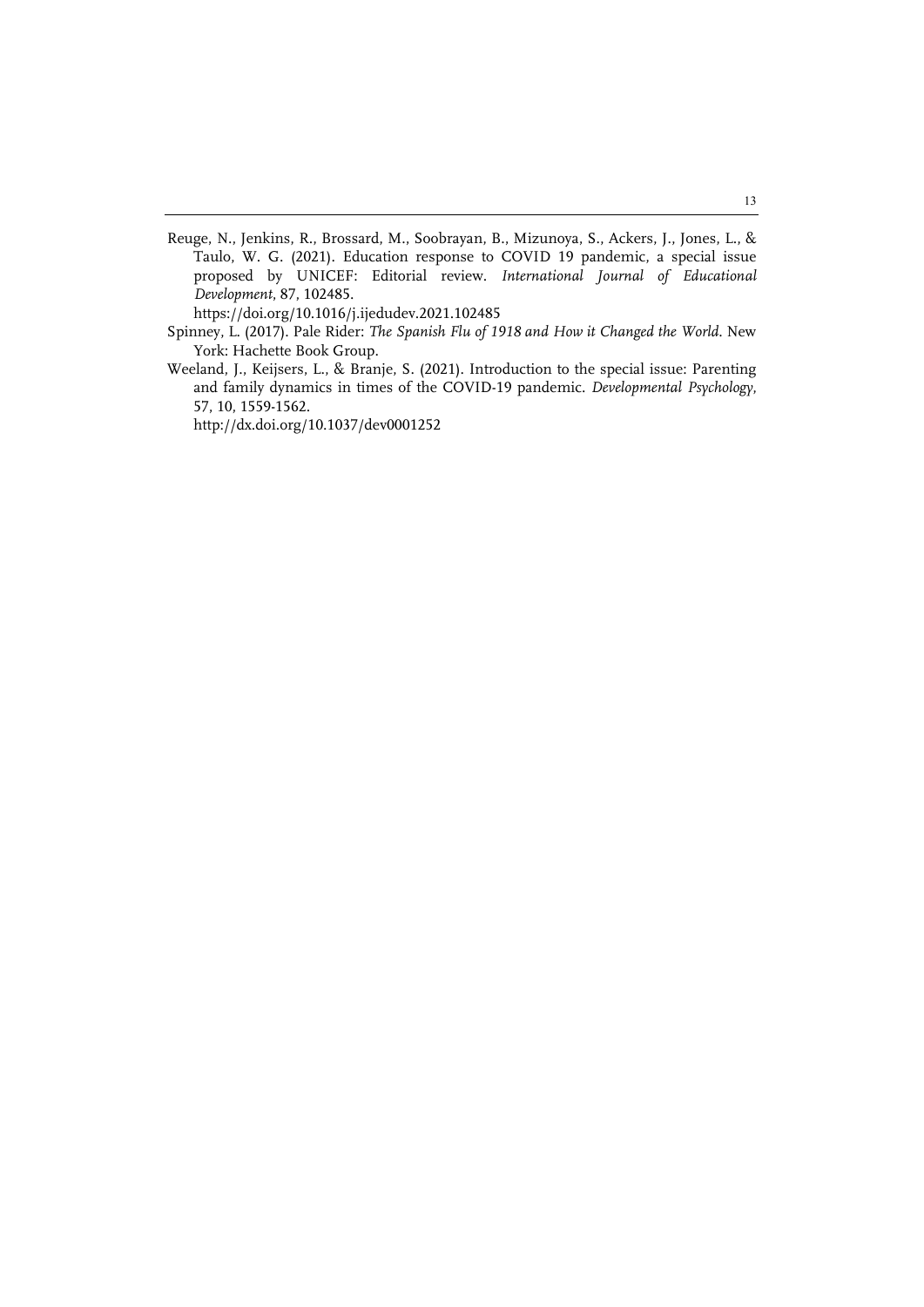## **Information in German**

#### **Deutscher Titel**

Familienleben während der COVID-19 Pandemie in europäischen Gesellschaften: Einleitung zum Special Issue

#### **Zusammenfassung**

**Fragestellung:** Dieser Beitrag leitet in das Special Issue "Family Lives during the COVID-19 Pandemic in European Societies" ein.

**Hintergrund:** Ziel dieses Special Issues ist es zu untersuchen, wie Familien, Eltern und Kinder durch die COVID-19 Pandemie in den unterschiedlichen Ländern beeinflusst worden sind und mit den Herausforderungen der Pandemie umgegangen sind.

**Methode:** Die Beiträge in diesem Special Issue basieren auf qualitativen, quantitativen und mixed-methods Ansätzen. Die Daten wurden im Jahr 2020 in einer Vielzahl von europäischen Ländern gesammelt. Sie umfassen die Zeit des ersten Lockdowns, die Phase der Lockerungen sowie die darauffolgenden Monate.

**Ergebnisse:** Die 20 Beiträge in diesem Special Issue zeigen, welche enormen Aufgaben Familie während der Pandemie geschultert haben. Obwohl die Pandemie nicht zu radikalen Veränderungen in der geschlechtlichen Arbeitsteilung geführt hat, haben Mütter und Väter die Pandemie zum Teil unterschiedlich erlebt, d.h. Mütter berichten eine höhere Stressbelastung als Väter. Darüber hinaus zeigt sich, dass Familien und Kinder sehr unterschiedlich von der Pandemie betroffen waren. Alleinerziehende und Eltern und Kindern in Haushalten mit niedrigem Einkommen waren besonders stark von finanziellen Einbußen und einem Rückgang ihres sozialen Wohlbefindens betroffen. Soziale und ökonomische Verwerfungen sind eng verquickt, und insgesamt haben sich die ökonomischen und sozialen Unterschiede zwischen Familien und Kindern während der Pandemie verschärft.

**Schlussfolgerung:** Dieses Special Issue unterstreicht die Wichtigkeit von Familie für die Funktionalität von Gesellschaften in Krisenzeiten. Es zeigt auch auf, dass von der Politik während der Pandemie oft eine zu eingeschränkte Definition von Familien zu Grunde gelegt wurde, das die Diversität von Familie nicht hinreichend widerspiegelt. Die Befunde dieses Special Issues zeigen darüber hinaus, dass die Gefahr besteht, dass die Pandemie die ökonomischen und sozialen Unterschiede zwischen den Familien vergrößert hat. Daraus folgt, dass Eltern und Kinder adäquate Unterstützungsmaßnahmen brauchen, die an ihre speziellen Bedürfnissen angepasst sind und darauf abzielen, die sozialen, ökonomischen und Bildungsunterschiede zu reduzieren.

**Schlagwörter:** COVID-19, Familienleben, work-family balance, Geschlechterrollen, soziale Ungleichheit, Eltern-Kind-Beziehungen, Wohlbefinden, Trennung und Scheidung, Nachtrennungsfamilien, intergenerationale Beziehungen